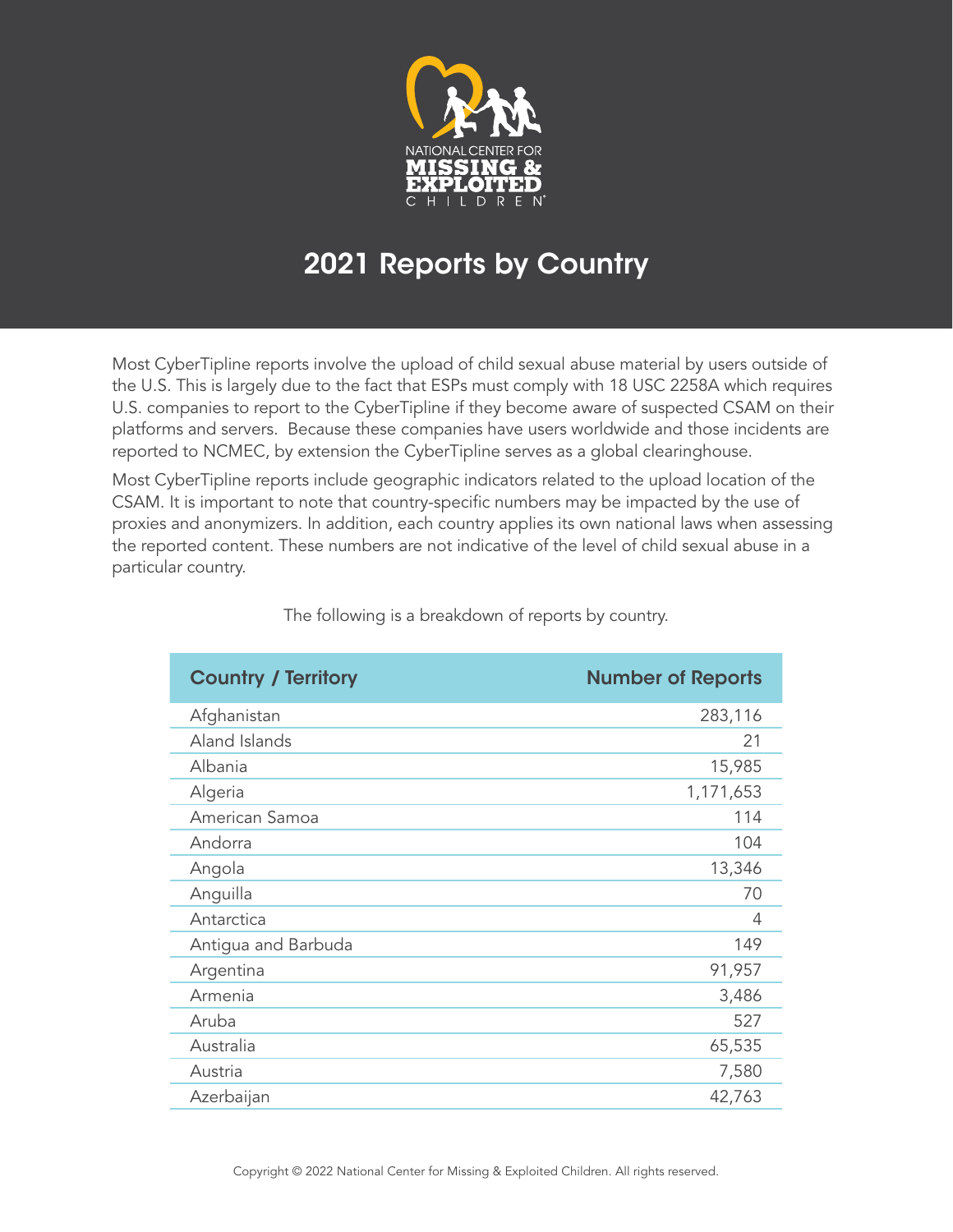| <b>Country / Territory</b>            | <b>Number of Reports</b> |
|---------------------------------------|--------------------------|
| <b>Bahamas</b>                        | 858                      |
| Bahrain/Bahrein                       | 32,346                   |
| Bangladesh                            | 1,743,240                |
| <b>Barbados</b>                       | 597                      |
| <b>Belarus</b>                        | 5,636                    |
| Belgium                               | 15,762                   |
| <b>Belize</b>                         | 8,297                    |
| Benin                                 | 3,683                    |
| Bermuda                               | 91                       |
| Bhutan                                | 14,518                   |
| <b>Bolivia</b>                        | 36,551                   |
| Bosnia and Herzegovina                | 10,930                   |
| Botswana                              | 1,998                    |
| Bouvet Island                         | 1                        |
| <b>Brazil</b>                         | 437,091                  |
| British Indian Ocean Territory        | 45                       |
| British Virgin Islands                | 79                       |
| <b>Brunei</b>                         | 3,214                    |
| <b>Bulgaria</b>                       | 13,584                   |
| <b>Burkina Faso</b>                   | 2,528                    |
| Burma/Myanmar                         | 540,301                  |
| <b>Burundi</b>                        | 1,486                    |
| Cambodia                              | 395,793                  |
| Cameroon                              | 8,325                    |
| Canada                                | 62,084                   |
| Cape Verde Islands                    | 3,855                    |
| Caribbean Netherlands                 | 74                       |
| Cayman Islands                        | 175                      |
| Central African Republic              | 241                      |
| Chad                                  | 713                      |
| Chile                                 | 45,087                   |
| Christmas Island                      | 1                        |
| Cocos (Keeling) Islands               | 168                      |
| Colombia                              | 440,203                  |
| Comoros                               | 3,963                    |
| Congo                                 | 1,151                    |
| Congo, The Democratic Republic of the | 5,368                    |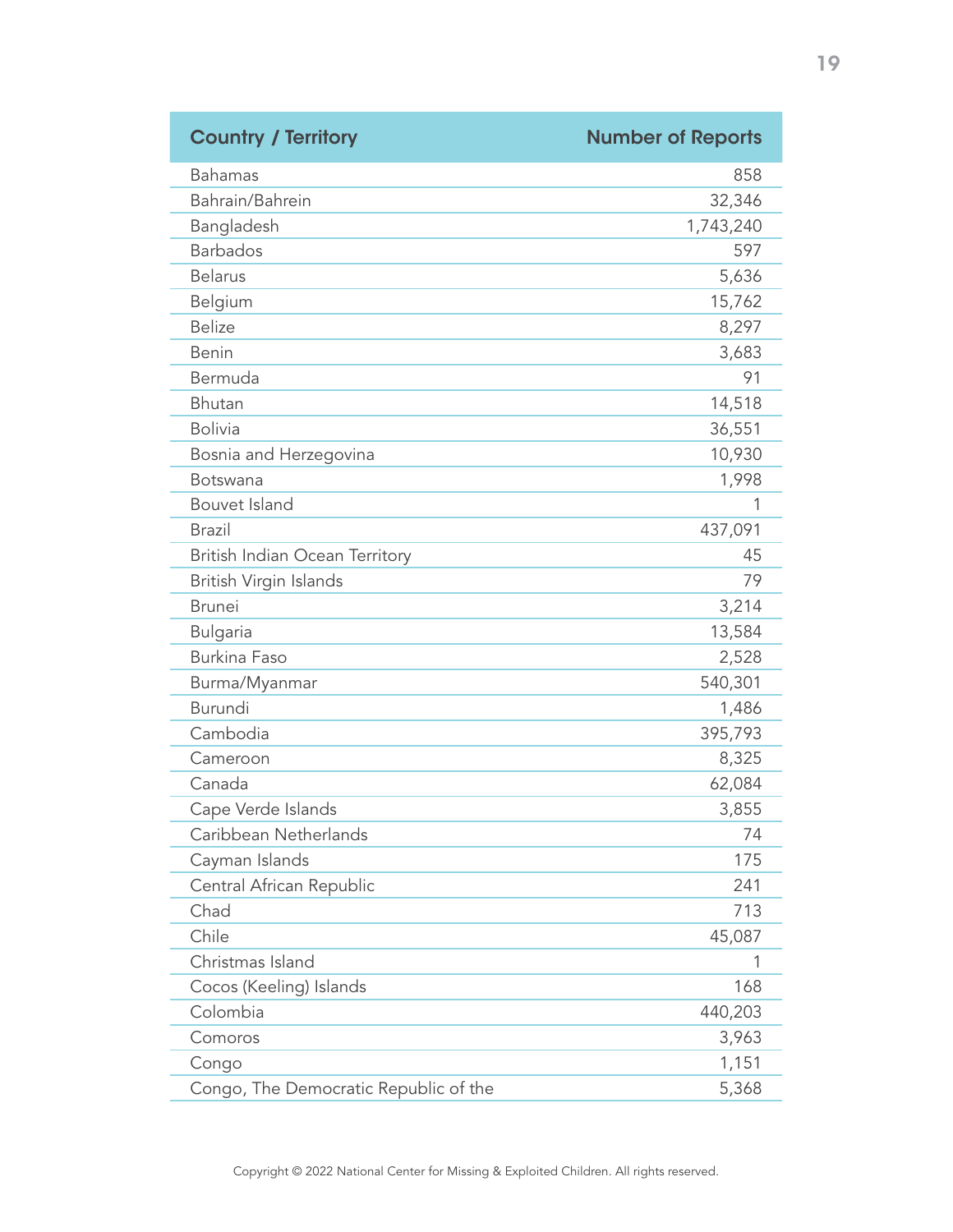| <b>Country / Territory</b>            | <b>Number of Reports</b> |
|---------------------------------------|--------------------------|
| Cook Islands                          | 61                       |
| Costa Rica                            | 16,623                   |
| Cote d'Ivoire (Ivory Coast)           | 17,676                   |
| Croatia                               | 4,744                    |
| Cuba                                  | 13,779                   |
| Curacao                               | 366                      |
| Cyprus                                | 2,657                    |
| Czech Republic                        | 15,004                   |
| Denmark                               | 5,891                    |
| Djibouti                              | 1,281                    |
| Dominica                              | 128                      |
| Dominican Republic                    | 144,150                  |
| Ecuador                               | 118,322                  |
| Egypt                                 | 622,633                  |
| El Salvador                           | 35,868                   |
| <b>Equatorial Guinea</b>              | 157                      |
| Eretria                               | 1,199                    |
| Estonia                               | 2,729                    |
| Ethiopia                              | 6,851                    |
| Falkland Islands                      | 15                       |
| Faroe Islands                         | 76                       |
| <b>Federated States of Micronesia</b> | 200                      |
| Fiji                                  | 8,175                    |
| Finland                               | 6,079                    |
| France                                | 98,233                   |
| French Guiana                         | 313                      |
| French Polynesia                      | 477                      |
| Gabon                                 | 1,873                    |
| Gambia, The                           | 298                      |
| Georgia                               | 7,168                    |
| Germany                               | 79,701                   |
| Ghana                                 | 19,733                   |
| Gibraltar                             | 123                      |
| Greece                                | 14,616                   |
| Greenland                             | 289                      |
| Grenada                               | 438                      |
| Guadeloupe                            | 314                      |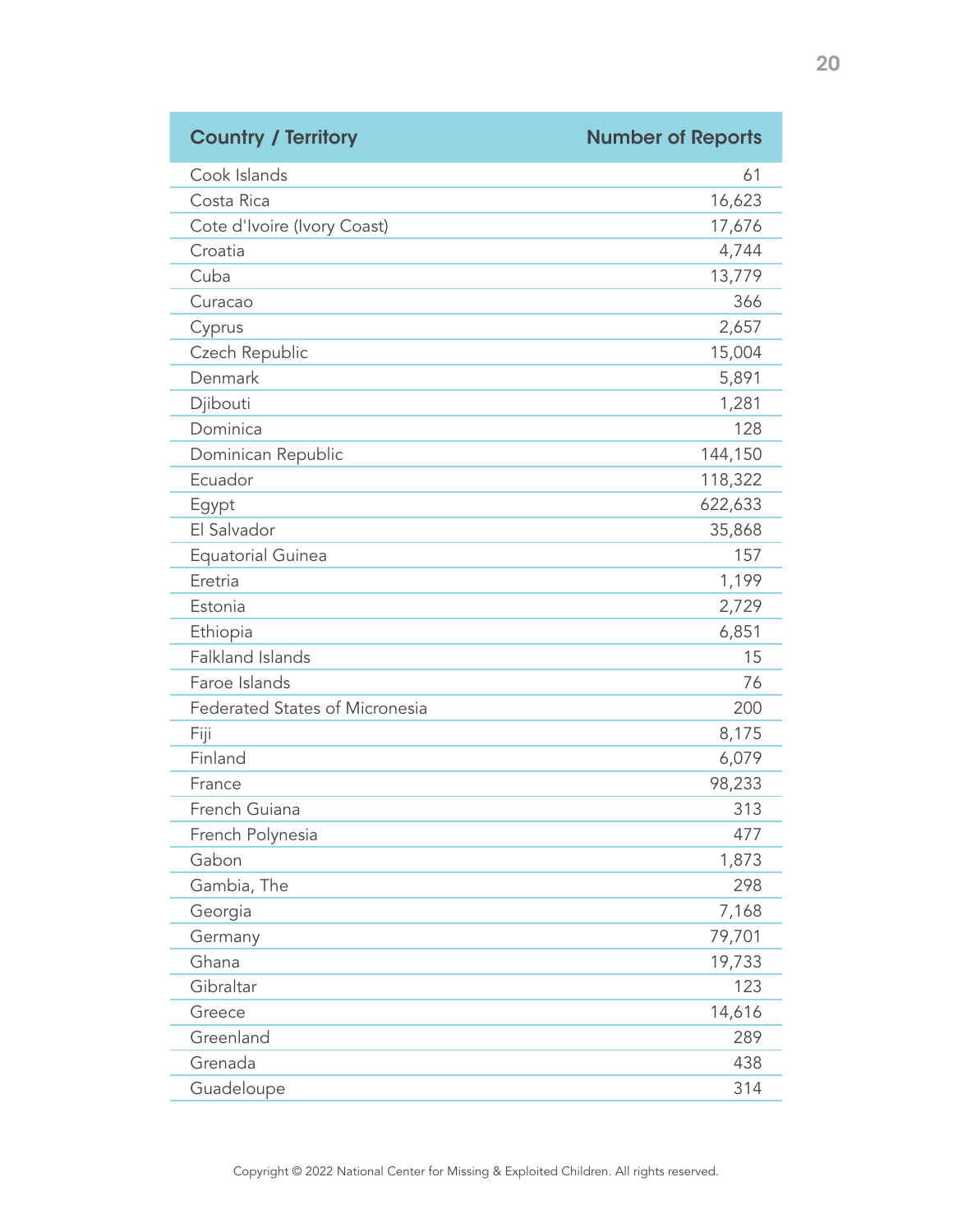| <b>Country / Territory</b>       | <b>Number of Reports</b> |
|----------------------------------|--------------------------|
| Guam                             | 695                      |
| Guatemala                        | 65,076                   |
| Guernsey                         | 69                       |
| Guiana, French                   | 2                        |
| Guinea                           | 3,808                    |
| Guinea-Bissau                    | 168                      |
| Guyana                           | 3,254                    |
| Haiti                            | 4,314                    |
| Honduras                         | 44,142                   |
| Hong Kong                        | 20,722                   |
| Hungary                          | 31,710                   |
| Iceland                          | 567                      |
| India                            | 4,699,515                |
| Indonesia                        | 1,861,135                |
| Iran                             | 223,144                  |
| Iraq                             | 1,220,470                |
| Ireland                          | 7,327                    |
| Isle of Man                      | 100                      |
| Israel                           | 23,411                   |
| Italy                            | 37,480                   |
| Jamaica                          | 3,743                    |
| Japan                            | 49,487                   |
| Jersey                           | 194                      |
| Jordan                           | 113,846                  |
| Kazakhstan                       | 16,752                   |
| Kenya                            | 17,983                   |
| Kiribati                         | 179                      |
| Kosovo                           | 3,361                    |
| Kuwait                           | 78,803                   |
| Kyrgyzstan                       | 3,822                    |
| Lao People's Democratic Republic | 43,809                   |
| Latvia                           | 1,537                    |
| Lebanon                          | 46,528                   |
| Lesotho                          | 850                      |
| Liberia                          | 1,770                    |
| Libya                            | 270,811                  |
| Liechtenstein                    | 17                       |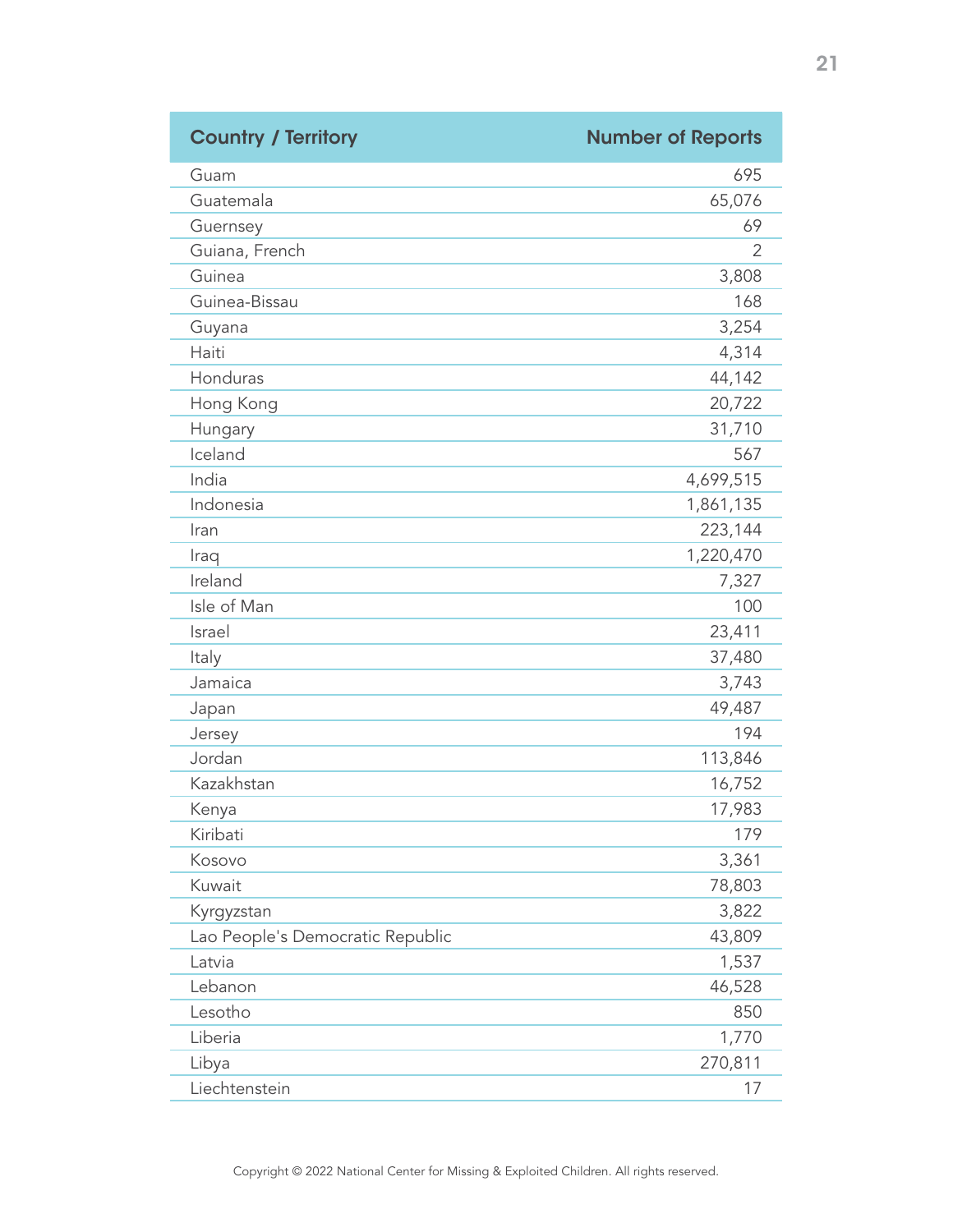| <b>Country / Territory</b> | <b>Number of Reports</b> |
|----------------------------|--------------------------|
| Lithuania                  | 3,509                    |
| Luxembourg                 | 2,005                    |
| Macao                      | 1,005                    |
| Macedonia                  | 6,045                    |
| Madagascar                 | 79,174                   |
| Malawi                     | 969                      |
| Malaysia                   | 269,671                  |
| Maldives                   | 9,638                    |
| Mali                       | 2,637                    |
| Malta                      | 750                      |
| Marshall Islands           | 105                      |
| Martinique                 | 317                      |
| Mauritania                 | 5,943                    |
| <b>Mauritius</b>           | 7,430                    |
| Mayotte                    | 966                      |
| Mexico                     | 786,215                  |
| Moldova                    | 9,547                    |
| Monaco                     | 494                      |
| Mongolia                   | 21,656                   |
| Montenegro                 | 2,517                    |
| Montserrat                 | 2                        |
| Morocco                    | 347,443                  |
| Mozambique                 | 6,691                    |
| Namibia                    | 906                      |
| Nauru                      | 49                       |
| Nepal                      | 263,130                  |
| Netherlands                | 36,790                   |
| Netherlands Antilles       | 2                        |
| New Caledonia              | 2,375                    |
| New Zealand                | 9,971                    |
| Nicaragua                  | 37,012                   |
| Niger                      | 828                      |
| Nigeria                    | 57,654                   |
| Niue                       | 1                        |
| North Korea                | 2                        |
| Northern Mariana Islands   | 317                      |
| Norway                     | 7,807                    |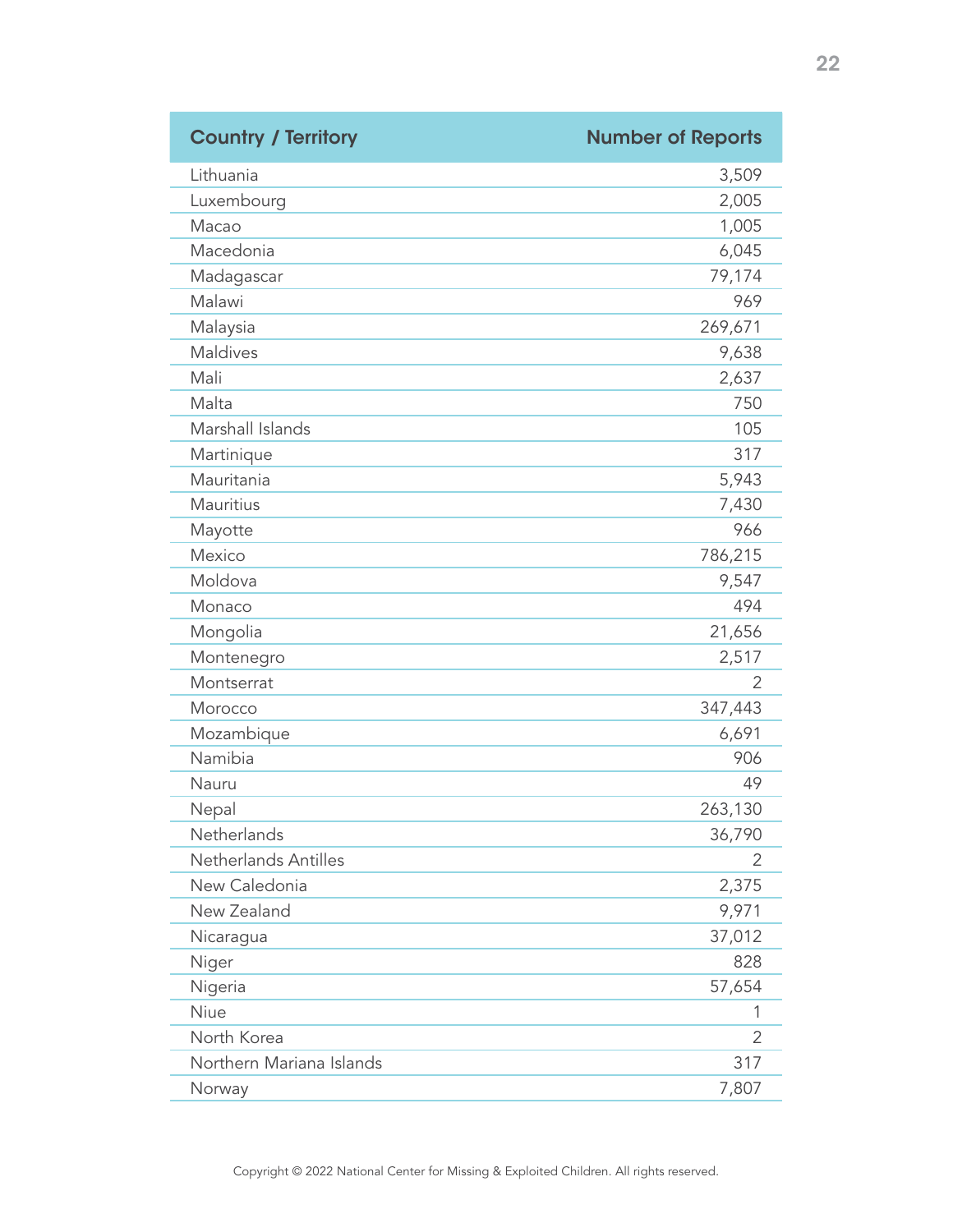| <b>Country / Territory</b>       | <b>Number of Reports</b> |
|----------------------------------|--------------------------|
| Oman                             | 64,156                   |
| Pakistan                         | 2,030,801                |
| Palau                            | 157                      |
| Palestinian Territory            | 39,095                   |
| Panama                           | 10,613                   |
| Papua New Guinea                 | 7,076                    |
| Paraguay                         | 13,309                   |
| People's Republic of China       | 7,644                    |
| Peru                             | 192,943                  |
| Philippines                      | 3,188,793                |
| Poland                           | 37,758                   |
| Portugal                         | 34,415                   |
| Puerto Rico                      | 6,703                    |
| Qatar                            | 73,536                   |
| Reunion                          | 3,198                    |
| Romania/Rumania                  | 32,765                   |
| <b>Russian Federation</b>        | 81,897                   |
| Rwanda                           | 1,248                    |
| Saint Bartelemey                 | 9                        |
| Saint Kitts and Nevis            | 80                       |
| Saint Lucia                      | 446                      |
| Saint Martin                     | 20                       |
| Saint Pierre and Miquelon        | 62                       |
| Saint Vincent and the Grenadines | 407                      |
| Samoa                            | 463                      |
| San Marino                       | 5                        |
| Sao Tome and Principe            | 412                      |
| Saudi Arabia                     | 708,980                  |
| Senegal                          | 3,752                    |
| Serbia                           | 22,695                   |
| Seychelles                       | 812                      |
| Sierre Leone                     | 1,185                    |
| Singapore                        | 53,603                   |
| Sint Maarten                     | 88                       |
| Slovakia                         | 7,275                    |
| Slovenia                         | 3,162                    |
| Solomon Islands                  | 1,466                    |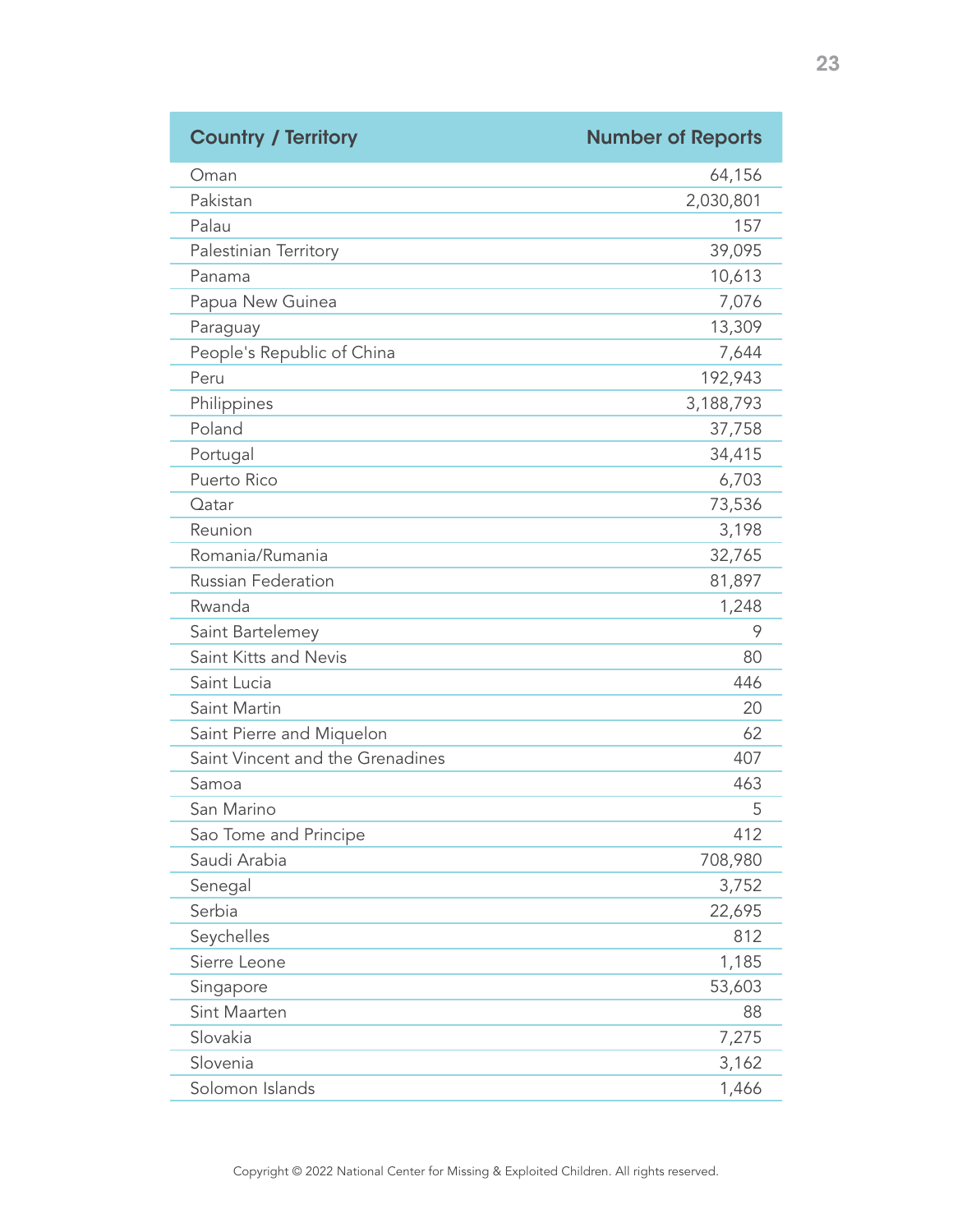| <b>Country / Territory</b>  | <b>Number of Reports</b> |
|-----------------------------|--------------------------|
| Somalia                     | 29,636                   |
| South Africa                | 50,875                   |
| South Korea                 | 53,329                   |
| South Sudan                 | 1,840                    |
| Spain                       | 33,136                   |
| Sri Lanka                   | 152,811                  |
| Sudan                       | 31,198                   |
| Surinam                     | 2,062                    |
| Swaziland                   | 384                      |
| Sweden                      | 19,635                   |
| Switzerland                 | 7,180                    |
| Syria                       | 77,152                   |
| Taiwan                      | 38,316                   |
| Tajikistan                  | 4,036                    |
| Tanzania                    | 7,068                    |
| Thailand                    | 589,515                  |
| Timor-Leste                 | 3,783                    |
| Togo                        | 1,391                    |
| Tokelau                     | 4                        |
| Tonga                       | 188                      |
| Trinidad and Tobago         | 4,552                    |
| Tunisia                     | 164,562                  |
| Turkey                      | 289,046                  |
| Turkmenistan                | 161                      |
| Turks and Calcos Islands    | 151                      |
| Tuvalu                      | 25                       |
| Uganda                      | 4,538                    |
| Ukraine                     | 67,852                   |
| <b>United Arab Emirates</b> | 327,820                  |
| United Kingdom              | 97,727                   |
| <b>United States</b>        | 716,474                  |
| Uruguay                     | 6,320                    |
| US Virgin Islands           | 200                      |
| Uzbekistan                  | 7,168                    |
| Vanuatu                     | 1,414                    |
| Vatican City                | 1                        |
| Venezuela                   | 150,778                  |